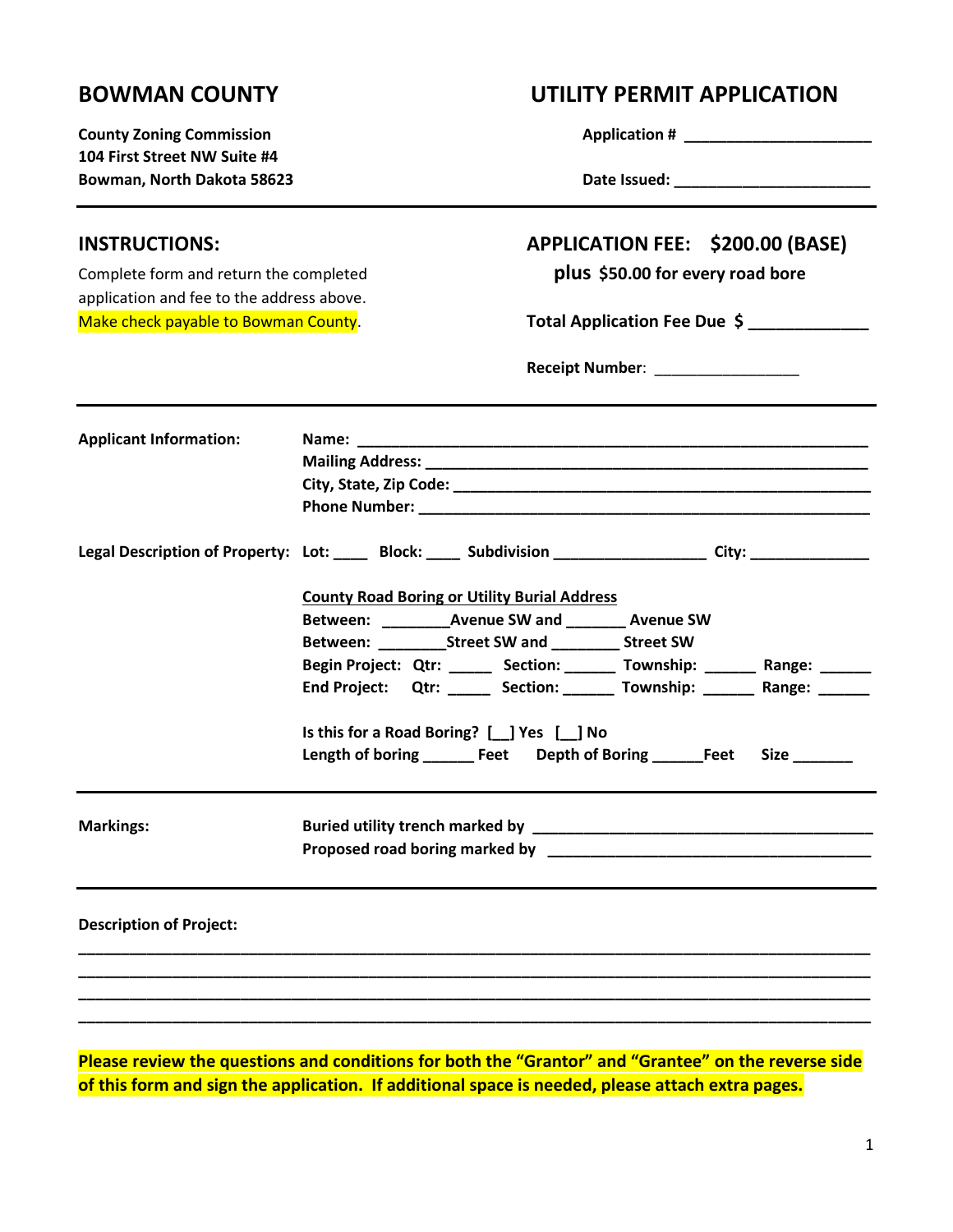**I, the undersigned applicant, do hereby attest that the information contained in this application is truthful and correct to the best of my ability. I further agree to comply with the zoning ordinances and the requirements and conditions of this permit as established by Bowman County.**

**If any utility or structure is erected, constructed, buried, altered, repaired or installed without first obtaining the proper permit, there will be a penalty assessed to the applicant at the rate of ten (10) times the original Permit Fee. If any utility, structure or land is found to be in violation of this code, the Code Administrator or any affected citizen or property owner, in addition to other remedies, may institute any appropriate action or proceeding:**

- **1) To prevent such unlawful erection, construction, burial, alteration, repair, installation, maintenance or use;**
- **2) To restrain, correct, or abate such violations;**
- **3) To prevent the occupancy of the utility, structure, or land; or**
- **4) To prevent any illegal act to conduct business or use in or about such premises.**

**A violation of any provision of this code or the regulations and restrictions made herein shall constitute the maintenance of a public nuisance and shall be a Class A Misdemeanor.**

| Signature of Applicant | Printed Name of Applicant | Date |
|------------------------|---------------------------|------|

**I have reviewed the Utility Permit application and inspected the proposed work site. As Bowman County Road Superintendent, I approve this application.**

\_\_\_\_\_\_\_\_\_\_\_\_\_\_\_\_\_\_\_\_\_\_\_\_\_\_\_\_\_\_\_\_\_\_\_\_\_\_\_\_\_\_\_\_\_\_\_\_\_\_\_ \_\_\_\_\_\_\_\_\_\_\_\_\_\_\_\_\_\_\_\_\_\_\_\_\_

Bowman County Road Superintendent Date Date County Road Superintendent

**The Grantor and Grantee Specifically agree as follows:**

- **1. The utility shall be placed at a minimum of Six (6) feet from the lowest point within the Public Right-Of-Way to the top of the utility. Four (4) feet from the shoulder of the roadway to the beginning of the boring. All county roads must be bored and cased.**
- **2. The utility shall be placed below the surface of all roads by means of boring on all county roads.**
- **3. All trenches and excavations shall be carefully backfilled and compacted so as to eliminate settlement and the surface of the ground shall be returned to its original condition.**
- **4. Bowman County shall not be responsible or liable for any costs in connection with the placement or maintenance of the utility.**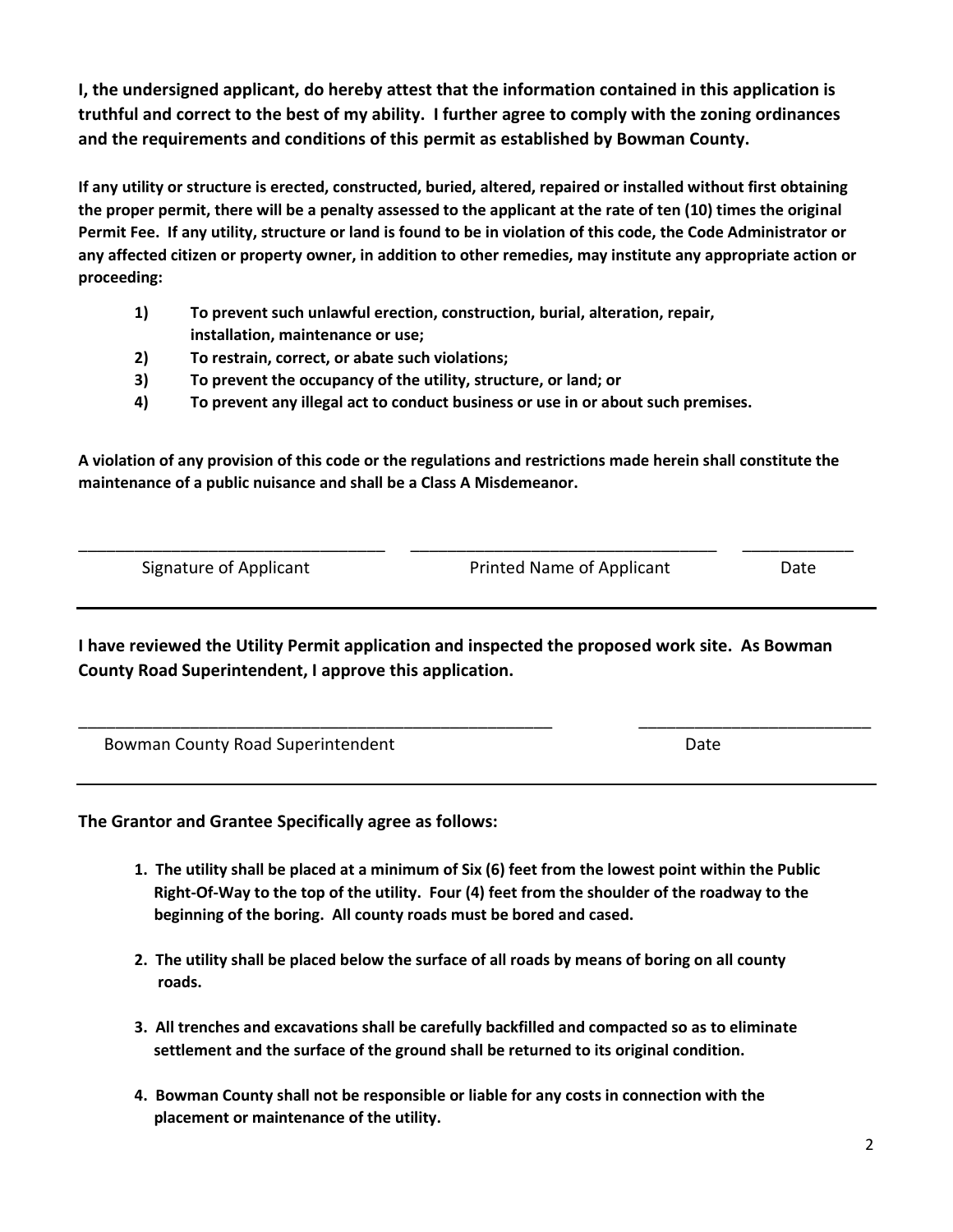- **5. If Bowman County has a road construction project, maintenance of the easement area, roadway or ditch and/or back slope in the area where the utility is located and it becomes necessary under the construction project to have the utility moved or lowered in order to maintain the depth specified herein and/or necessary for safety of the utility or the road, the Grantee shall move or lower the utility at its own expense and upon Grantor's request to do so.**
- **6. No above ground structures shall be placed in the Public Right-Of-Way on any roads or section lines without written permission of the Grantor.**
- **7. The project must be properly marked.**
- **8. The project may not be started prior to approval from the Bowman County Road Superintendent.**
- **9. Bowman County Road Superintendent needs at least a minimum of 7 days to review site.**

| Whereas Bowman County, 104 First Street NW, Bowman, North Dakota 58623, referred to as       |                        |
|----------------------------------------------------------------------------------------------|------------------------|
| "Grantor" does now grant to                                                                  | . "Grantee", a Utility |
| Permit to cross and/or construct within all county and unorganized township roads, including |                        |
| unimproved section lines, permission necessary for the installation of                       |                        |

**\_\_\_\_\_\_\_\_\_\_\_\_\_\_\_\_\_\_\_\_\_\_\_\_\_\_\_\_\_\_\_\_\_\_\_\_\_\_\_\_\_\_\_\_\_\_\_\_\_\_\_\_\_\_\_\_\_\_\_\_\_\_\_\_\_\_\_\_\_\_\_\_\_\_\_\_\_\_\_\_\_\_\_\_\_\_\_\_\_\_\_\_\_ \_\_\_\_\_\_\_\_\_\_\_\_\_\_\_\_\_\_\_\_\_\_\_\_\_\_\_\_\_\_\_\_\_\_\_\_\_\_\_\_\_\_\_\_\_\_\_\_\_\_\_\_\_\_\_\_\_\_\_\_\_\_\_\_\_\_\_\_\_\_\_\_\_\_\_\_\_\_\_\_\_\_\_\_\_\_\_\_\_\_\_\_\_ \_\_\_\_\_\_\_\_\_\_\_\_\_\_\_\_\_\_\_\_\_\_\_\_\_\_\_\_\_\_\_\_\_\_\_\_\_\_\_\_\_\_\_\_\_\_\_\_\_\_\_\_\_\_\_\_\_\_\_\_\_\_\_\_\_\_\_\_\_\_\_\_\_\_\_\_\_\_\_\_\_\_\_\_\_\_\_\_\_\_\_\_\_ \_\_\_\_\_\_\_\_\_\_\_\_\_\_\_\_\_\_\_\_\_\_\_\_\_\_\_\_\_\_\_\_\_\_\_\_\_\_\_\_\_\_\_\_\_\_\_\_\_\_\_\_\_\_\_\_\_\_\_\_\_\_\_\_\_\_\_\_\_\_\_\_\_\_\_\_\_\_\_\_\_\_\_\_\_\_\_\_\_\_\_\_\_**

**\_\_\_\_\_\_\_\_\_\_\_\_\_\_\_\_\_\_\_\_\_\_\_\_\_\_\_\_\_ \_\_\_\_\_\_\_\_\_\_\_\_\_\_\_\_\_\_\_\_\_\_\_\_\_\_\_\_\_\_\_\_\_\_\_\_\_\_\_\_\_\_\_**

**\_\_\_\_\_\_\_\_\_\_\_\_\_\_\_\_\_\_\_\_\_\_\_\_\_\_\_\_\_ \_\_\_\_\_\_\_\_\_\_\_\_\_\_\_\_\_\_\_\_\_\_\_\_\_\_\_\_\_\_\_\_\_\_\_\_\_\_\_\_\_\_\_**

**Approval:**

**Date** Chairman, Bowman County Commission

**Attest:**

**Date Date Bowman County Auditor**